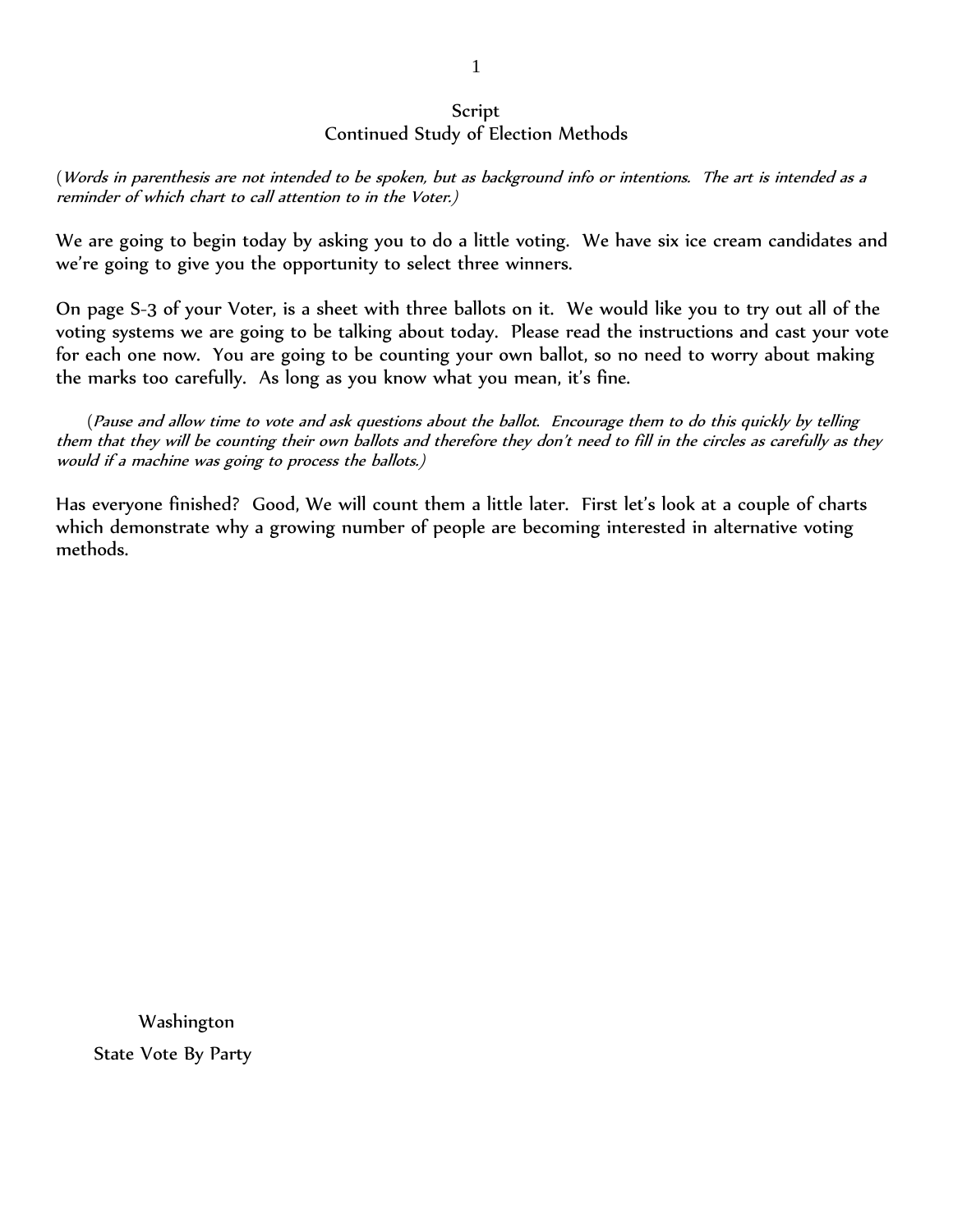

This chart on S-5 shows the percentage of the statewide vote that the two largest political parties have gathered in the last five elections to the U.S. House of Representatives. The dark blue lines represent the vote for Democrats; the Yellow striped lines depict the Republican vote. The district boundaries were the same for all of these years. What does this chart show you about our state's political complexion?

(Voters split their support pretty evenly between the two parties with a slight edge in all but one election to the Democrats In this last election, votes for candidates for other parties, primarily Libertarian, became high enough to be able to register on the chart.)

## Congressional Representatives Elected



When these votes were translated into the seats the next chart shows how many seats they won, District boundaries remained the same for this entire time period.

How does this chart correlate to the previous chart?

In 1992 the Democrats were awarded 8 of the 9 seats. Two years later, the Republicans were awarded 7 of the 9 seats. A popular vote shift of 7% caused a 67% change in party representation. This exaggerated relationship between votes and seats elected is not an unusual result in the election system most commonly used in American elections. This kind of information is causing people to more closely examine other election systems which may not distort the relationship between votes and representation.

Last year, with the help of this study, (*hold it up and have copies available*), League members across the state learned that there were a surprising number of election systems used in the world today. (show colored map of world.)

This map of the world uses different colors and shadings to indicate the many different kinds of voting systems that were in use in 1997. There have been several changes since then. You don't need to be able to see the detail to see that there are a lot of ways democracies conduct elections.

Last year legislation that would change some part of state election systems was introduced in at least 13 different states, including Washington. For the last 7 years Federal Bills have been introduced that could change the way we elect our representatives to the House. In the last year numerous additional state and federal commissions have been formed – all with the goal of improving our election system.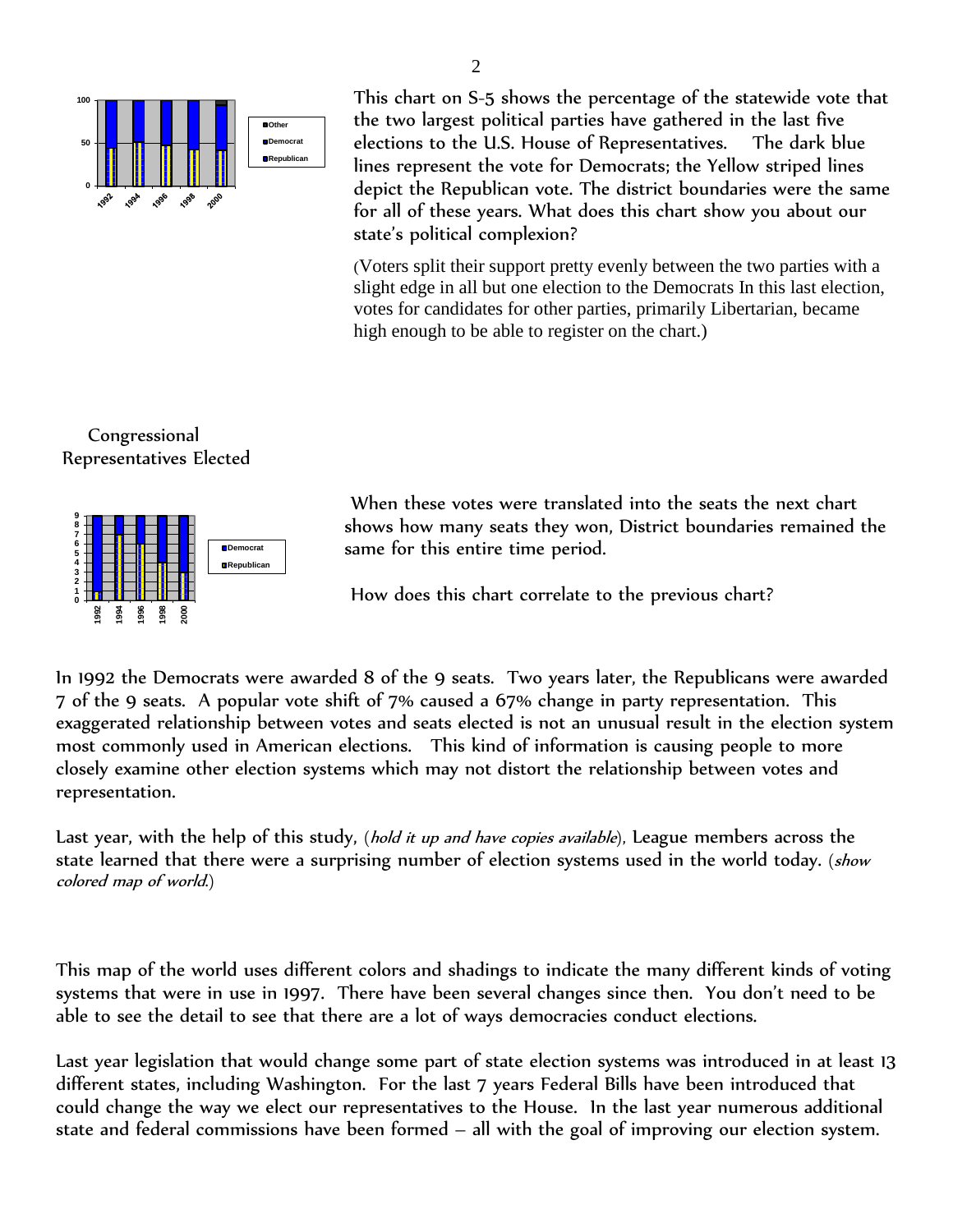Living up to its name, our league has voted to continue our study of election methods so that we better understand alternatives and can continue our traditional role of educating the public.

In June, League members voted to narrow the focus of our study to three voting methods: a proportional system called Choice Voting; a semi-proportional system called Cumulative Voting and a system that usually provides a majority winner for single offices which is called Instant Runoff Voting. You used each of these voting methods when you cast your ice cream votes a few minutes ago.

Before we home in on these three methods, let's look at your page titled Common Election Terminology on page S-4. It's important to understand the terms we will be using. The first sketch shows the way most of our elections are conducted today. In this example 35 representatives will be elected one to a district or by single numbered position.

The second sketch shows what is meant by Multi Member Districts. In this example the same number of representatives are elected in 5 member districts. Fewer districts but more representatives to a district.

The third sketch shows what an At Large election looks like. All representatives are elected in one large district. Does everyone understand these differences?

# Choice Voting

Choice Voting is referred to by several names the most common of which are Preference Voting and the Single Transferable Vote. This voting system is one of several which produce proportional representation. Can anyone tell us what we mean by the term proportional representation?

(The basic principle of Proportional Representation, commonly referred to as PR, is that the number of seats a political party or interest group wins in a legislature or council should be in proportion to the amount of its support among voters.)



On the top of page S-7 is a picture of a hypothetical city, state or county whose council closely reflects the support of its three largest voting blocs the Reds, Blues, and Yellows. In this scenario the Blues comprise 60% of the voters and the other two groups each have about 20% of the voters support. If the goal is to elect 5 members to the Council and Choice Voting was the method used to elect them,

the election outcome would generally look like this: 3 Blues, 1 Red and 1 Yellow. This result is called Proportional Representation. This voting method requires Multi Member or At Large districts.

Who can tell us the most likely make up of this council under our current election system? (It would usually produce a body made up of entirely of Blues.)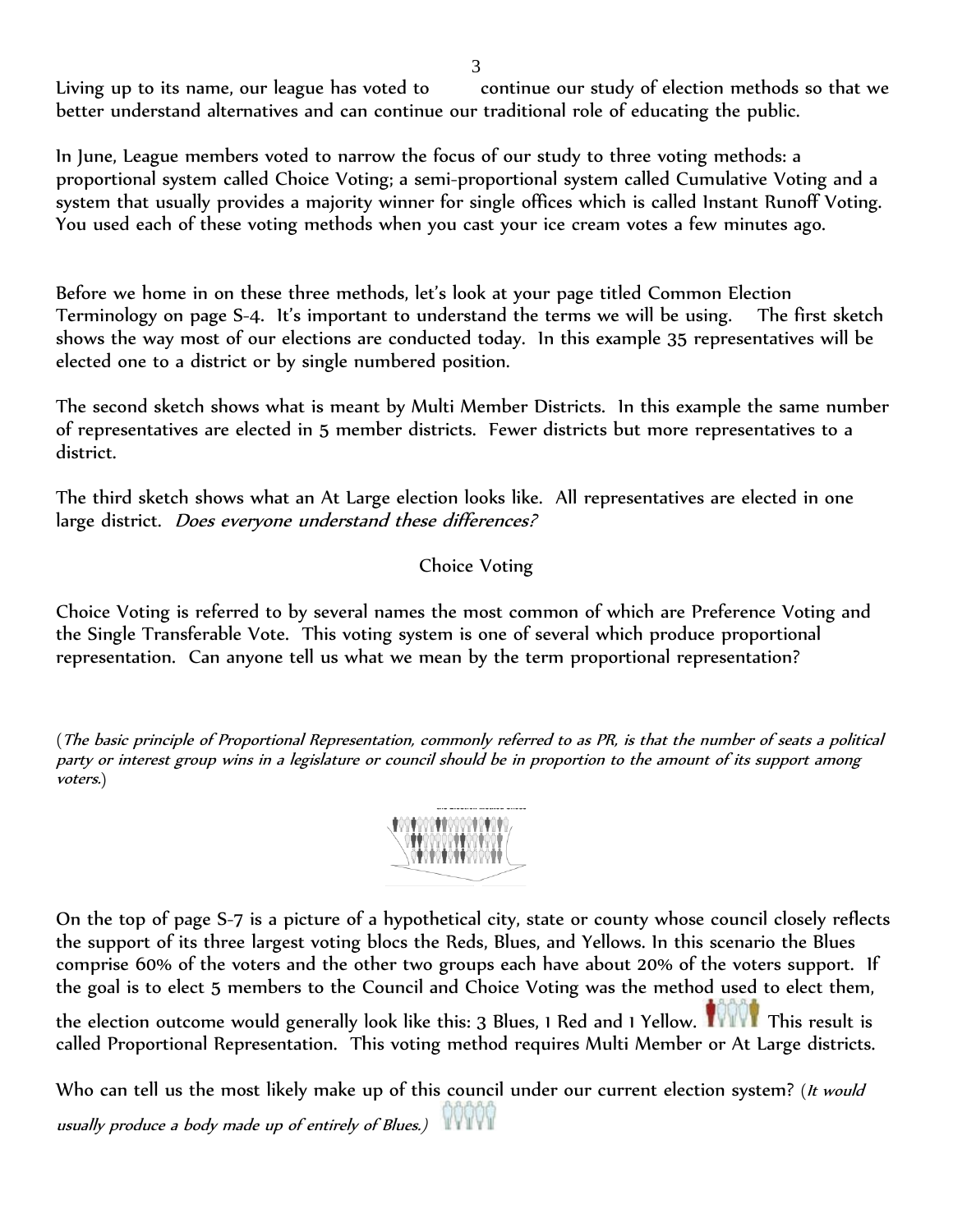(Washington voters can vote for City Council members in only two ways: at-large using single numbered positions or by smaller single member districts. Both are plurality election methods in which largest group, not necessarily the majority, will have the voting strength to elect everyone. The one exception to this rule is if the minority interest groups are concentrated in one or two districts in sufficient quantity to produce a plurality winner. )

Let's see what our voting charts on S-5 would look like if we had been using a Proportional voting system for these same Congressional Elections.

#### If Elected Proportionally



What has happened using choice Voting? Can anyone tell me if it's possible to conduct Choice Voting elections to elect our Representatives to Congress right now? Why not?

(It would be necessary to amend a federal law, which requires election from single member districts. A bill which would allow alternative voting methods has been introduced in every Congressional session for the last 7 years.)

Probably the easiest way to see how Choice Voting works is to look at the voting you just did. Look at your ballots and we will tally them with a show of hands.

The first thing we do is count how many voters we have in the room. (count). Our task is to pick the three most popular winners, so we will divide total number of

voters by 3. We will use that number as our threshold. A winner needs votes in order to win. We will begin by counting only the 1<sup>st</sup> choice votes. (You can round down the numbers to a whole number. The last position may be filled by a number smaller than that. Don't fret if you get mixed up, just don't make a big deal out of it. Explain that it is really hard to do this demonstration count with a small count, it often provides ties. It's a good idea if you cast a vote for Green Tea or Jalapeno to be sure you have an example of the vote transfer.) Now let's see with a show of hands, how many voted for (each of the flavors, one at a time).

 ( Write on the chart, white board or black board which is prepared in advance. For example the counting might go like this:-----------was selected one of the winners with \_\_\_ votes, and actually got more votes than was needed. So the first thing we do is transfer the surplus votes to those voters second choice. After that, we eliminate the flavors that have no possibility of winning, one at a time. But their supporters still get a chance to participate in the remaining decisions. We transfer their votes to their second choices, etc. We have found that the count transfers are easiest for the audience if you devise a chart which uses a new column for each vote transfer.

Below is what a chart might look like with hypothetical numbers. In this example, 19 voters divided by  $3=6+$ . The 2 surplus votes for Mocha both voted Pistachio as their 2<sup>nd</sup> choice. Green Tea's second choice was Pistachio and 2 of Vanillas votes were transferred to Strawberry. The transfer of votes stops when three winners have been chosen, in this case by reaching the threshold of 6. Conducting this vote in unit meetings will be a challenge, since small groups tend to produce a lot of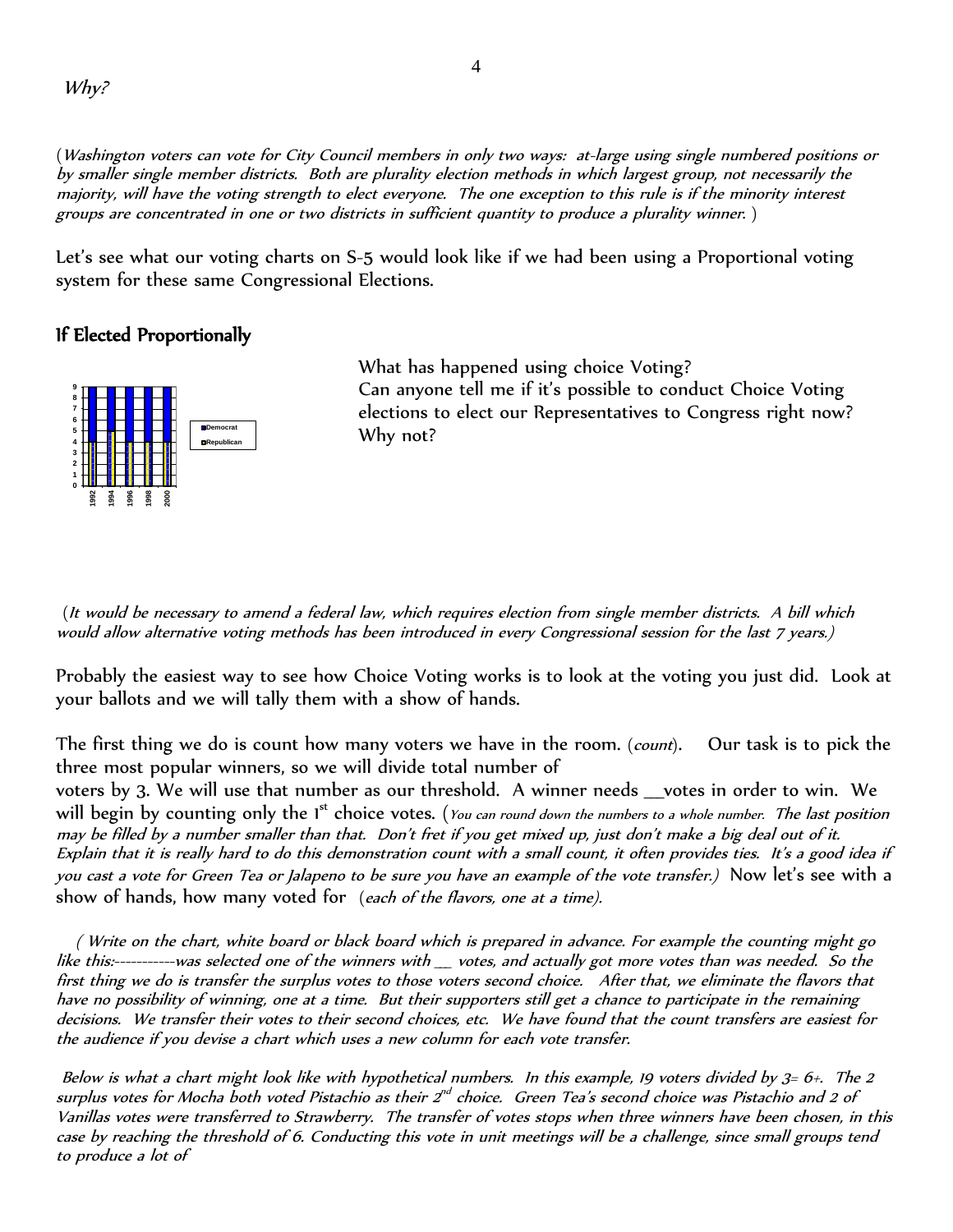tied votes, so it is important for the presenter to fully understand the transfer process. Remember, in case of ties, Washington election law calls for a drawing of lots, so just do a coin toss. I like to circle the winner in a different color. Don't hesitate to call or email Janet Anderson for more help - 206-285-2460 or <u>JanetRAnderson@msn.com</u>.)

|                           |  | $f^t$ choice votes   Transfer surplus   New Tally   Transfer to losers their | <b>Final Count</b> |
|---------------------------|--|------------------------------------------------------------------------------|--------------------|
|                           |  | $2^{nd}$ choice                                                              | **Winner           |
| Mocha Almond              |  |                                                                              | $6**$              |
| Vanilla Swiss             |  |                                                                              |                    |
| Green Tea                 |  |                                                                              |                    |
| Jalapeno                  |  |                                                                              |                    |
| Strawberry Cheesecake   4 |  |                                                                              | $6**$              |
| Pistachio Maple Nut       |  |                                                                              | $6***$             |

Now lets see if the other election methods you used produced the same result. The second Ballot, labeled Plurality, Single Member District, required you to select one of each pair of choices. This ballot most resembles your current general election ballot. In the General Election you must usually choose between two finalists. In this case let's see the results. Etc. (In most cases, the results will be different)

|               | $f^t$ choice                | Transfer       | New              | Transfer to losers | <b>Final Count</b> | Single Winner    |
|---------------|-----------------------------|----------------|------------------|--------------------|--------------------|------------------|
|               | votes                       | surplus        | Tally            | their              | $*$ * $W$ inner    | $Plurality *$    |
|               |                             |                |                  | $2^{nd}$ choice    |                    |                  |
| Mocha         | 8                           | 6              | 6                |                    | $6***$             | 9                |
| Almond        |                             |                |                  |                    |                    |                  |
| Vanilla Swiss | $\boldsymbol{\beta}$        |                | 3                |                    |                    | $10*$            |
| Green Tea     |                             |                |                  | $\theta$           | 0                  | $18*$            |
| Jalapeno      | $\theta$                    |                | $\theta$         |                    | $\theta$           |                  |
| Strawberry    | $\overline{4}$              |                | $\boldsymbol{4}$ | 6                  | $6***$             | $\boldsymbol{q}$ |
| Cheesecake    |                             |                |                  |                    |                    |                  |
| Pistachio     | $\mathcal{S}_{\mathcal{S}}$ | $\mathfrak{I}$ | 5                | 6                  | $6***$             | $10*$            |
| Maple Nut     |                             |                |                  |                    |                    |                  |

Which of these two voting method produced the most accurate reflection of this groups preferences? Why?

Have you ever faced a ballot where you had a difficult time choosing from between two outstanding candidates? Have you ever had to choose between two weak candidates?

Can any of you think of any elections we hold in Washington which give proportional results? Why not?

(Our Constitution and State Election Laws were written before most proportional election systems were invented. As we mentioned before, our state election laws provide for two ways of conducting elections: they can either be held in single member districts or run at large, but by numbered position. In either case, the candidate with the plurality wins.)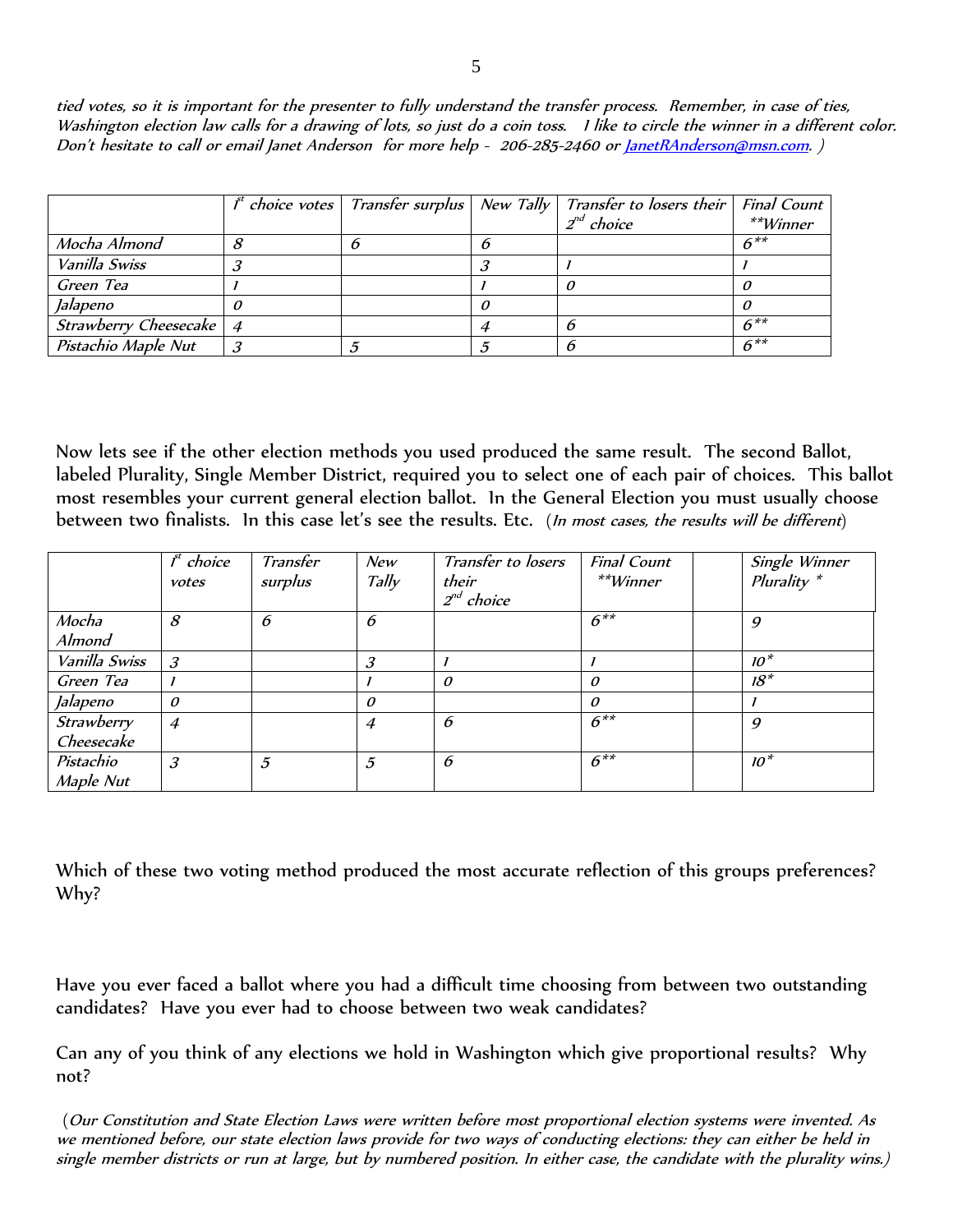Because PR voting methods are not currently in used in Washington elections, it's hard for people to imagine what it would be like to have such elections. We have put together an example of what such an election might look like for a State

Representative on page S-6. This map has been shaded to indicate the political complexion of our 49 legislative districts.



How many members to House of Representatives are currently elected from each district? (2) The 19 districts in grey indicate those which currently elect 2 Republicans and the 19 in black indicate those electing 2 Democrats.

How do you think Democrats in Eastern Washington feel about their representation in Olympia, unless they happen to live in this one Spokane district? How do you think Republicans living in Seattle feel about their level of representation in Olympia?

Only the voters living in one of these 11 uncolored districts currently elect one representative from each of the two major parties. Any ideas about why we have so

few 2 party districts in the State? (Each seat is voted on separately. Each voter has two votes and the majority party usually has the voting strength to win both seats.)

Now let's do a mock redistricting of the state so that we can do Choice Voting. Why is it necessary to redistrict? (Because you need more than two candidates in a district to get proportional results.)



The more winners in a district, the more proportional will be the result.

For mathematical convenience, we have reduced the number of legislative districts by 1 making 48. Then we then combined every 3 legislative districts into one larger super district, creating 16 districts in all. Each super district will elect 6 representatives, which means it will require a little less than  $1/6<sup>th</sup>$ of the total vote to win one of the representative seats.

Do you follow what we are doing? We merged the districts starting in Eastern Washington where the districts will have equal population but the most square miles. Spokane and its suburbs make one logical super district. Then these 3 predominately wheat districts are combined, then these 3 agricultural districts and

so on. On the more populated west side of the State, it becomes easier to draw geographically smaller super districts.

When we examine the political complexion of each super district we see a huge difference. Instead of having the 38 one party districts that we have now, what happens? (EVERY SINGLE LEGISLATIVE DISTRICT in the State would become a two party district).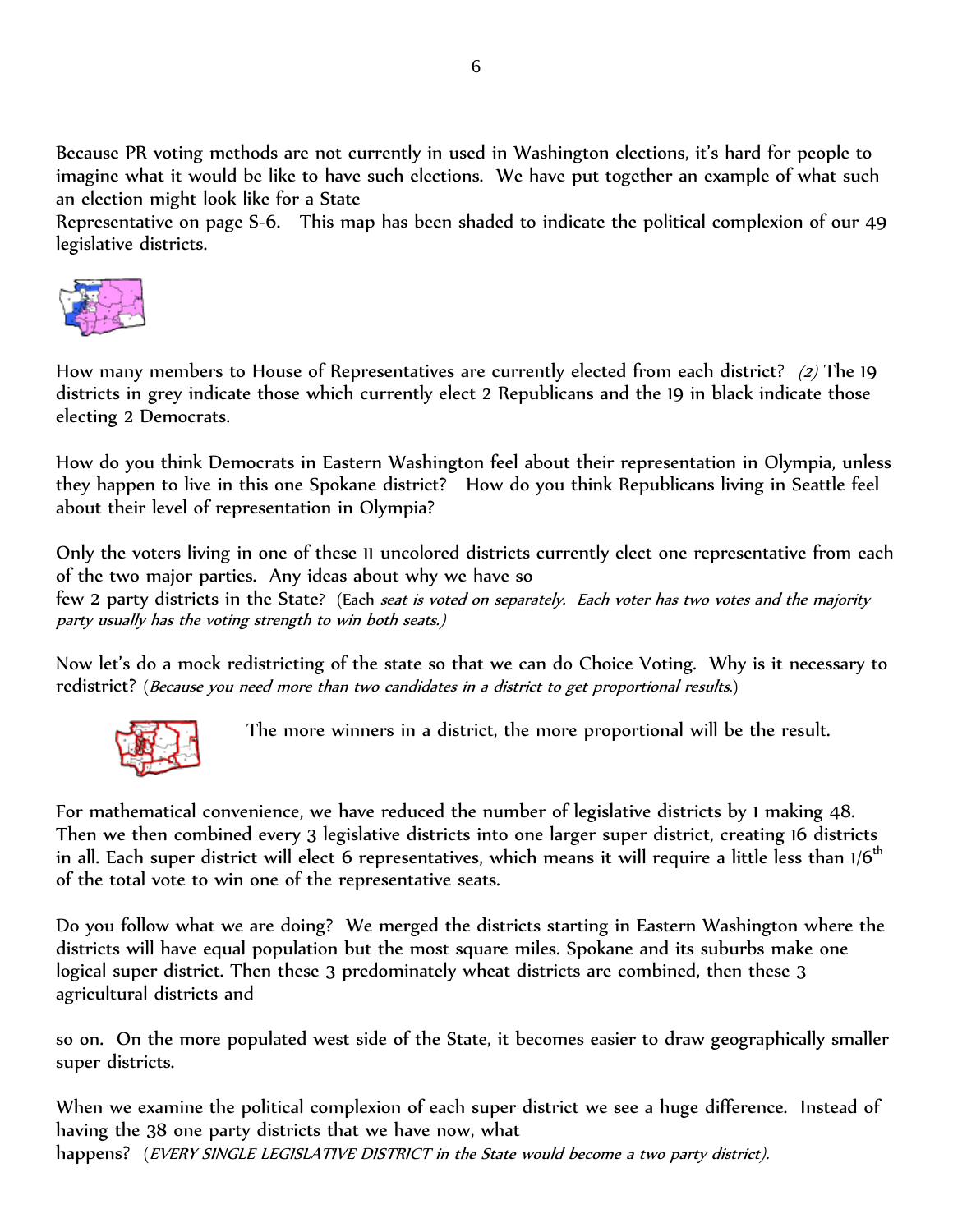(PLEASE NOTE: We have just completed another mock redistricting merging every two districts instead of three and the bottom line was the same, all 24 districts elected 4 representatives and at least 1 of those were from the minority of the two largest parties. The trade off is smaller geography vs. more votes needed to win. A four member district would require a bit over 20% of the vote to win, a six member district would require approximately 15%.)

## What difference does it make if you live in a one party or two party district?

(Every voter would have a Republican or Democrat in his or her district to communicate and identify with. Some third parties might have a realistic chance of gathering together the necessary  $1/G<sup>th</sup>$  of the vote in some districts to be able to elect a representative. Every inch of the state would be represented in each of the two major party's caucus's. Democrats would have to be more sensitive to Eastern Washington problems and Republicans would have to be more sensitive to Seattle's problems.)

Since the new census figures were not yet available to us, these maps are based upon how voters cast their ballots in the last presidential election. They are meant as an example of what multi-member districts might look like. Actually, this kind of redistricting could be done under existing laws, however, without a change in our constitution, the number of Senators would have to be reduced to 16 (1 per district). Our state constitution currently dictates the numeric relationship between the House of Representatives and the Senate. Not a likely scenario!

Now we would like you to help us list the pros and cons of proportional voting systems. (*They are also* listed on S-8.)

What are the drawbacks? (Let audience offer suggestions - fill in ones they may leave out)

- Some people think it's confusing and complicated.
- It requires larger geographic districts or an increase in the number of representatives to be elected.
- Larger districts may make it harder for candidates to campaign.
- Doorbelling may be impractical.
- Works best if election terms are not staggered (the more winners, the lower the threshold)
- Requires modern voting equipment to be practical.
- Voters will only have one vote counting for a winner.
- May heighten intra party competition
- Too many choices on ballot

What are the advantages of a proportional voting system?

- Most voters have someone they identify with at the decision making table.
- The majority will hold the majority of seats, but substantial minorities will also have a voice.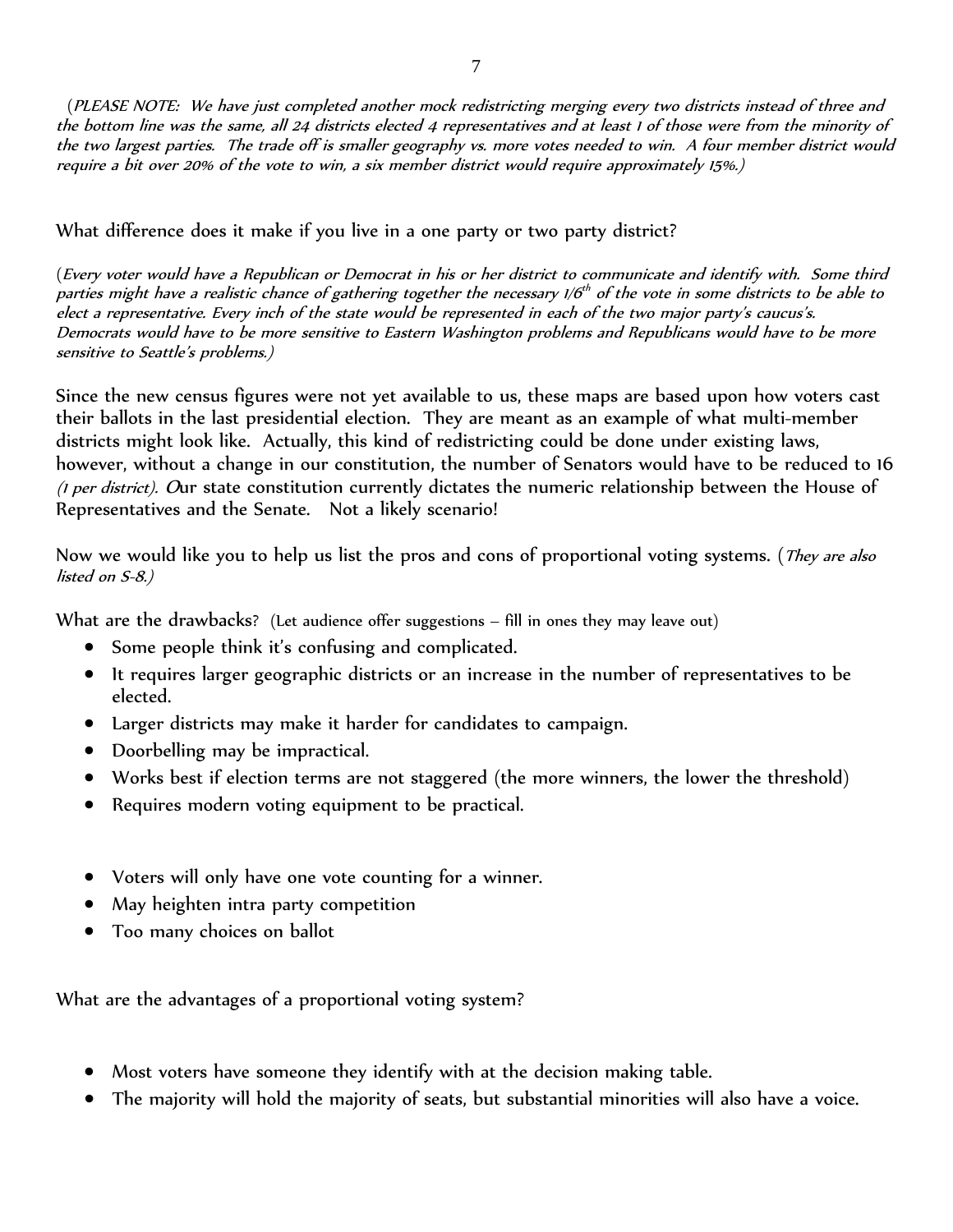- Because a broader cross section of voters is represented, there is greater incentive for more voters to participate in the election process. This is demonstrated year after year by the election turnout in countries using PR election methods.
- Voter Participation is usually much higher than typical turnouts in the United States.
- Voters have more choices among candidates with genuine differences.
- Better representation of ALL voters;
- Slightly fewer votes necessary to win, and they can be gathered from broader geographic territory which is especially important to minority interest groups;
- More voters with a stake in government
- Campaigning can actually be easier for candidates because they can target their campaign to their "natural" supporters.
- Less negative campaigning

Any more questions about Choice Voting before we move on? Do you feel you understand the principal of proportional representation?

Remember, it's not necessary to fully understand how to count and transfer the ballots. Do you consider it necessary to know how to repair your car before you drive it? Or to understand the workings of your watch in order to tell time?

Now will describe another voting system that is in use today by many American cities, counties and school boards.

### Cumulative Voting

Would anyone like to guess which new form of voting is the fastest growing system in the United States today?

Right, it is called Cumulative Voting. This is called a semi proportional voting system because it may OR MAY NOT produce proportional results. Lets go back to our mock city with three political factions and a council of five members.



In this example we will assume that every

voter is allowed three votes, which they may place all on one candidate, or divide between two or three candidates.

The key to proportional results will depend on advance strategic planning. In this case, the three political groups pictured here and who have a chance to win some

representation, will have to have some idea of their political strength so they do not run too many or too few candidates.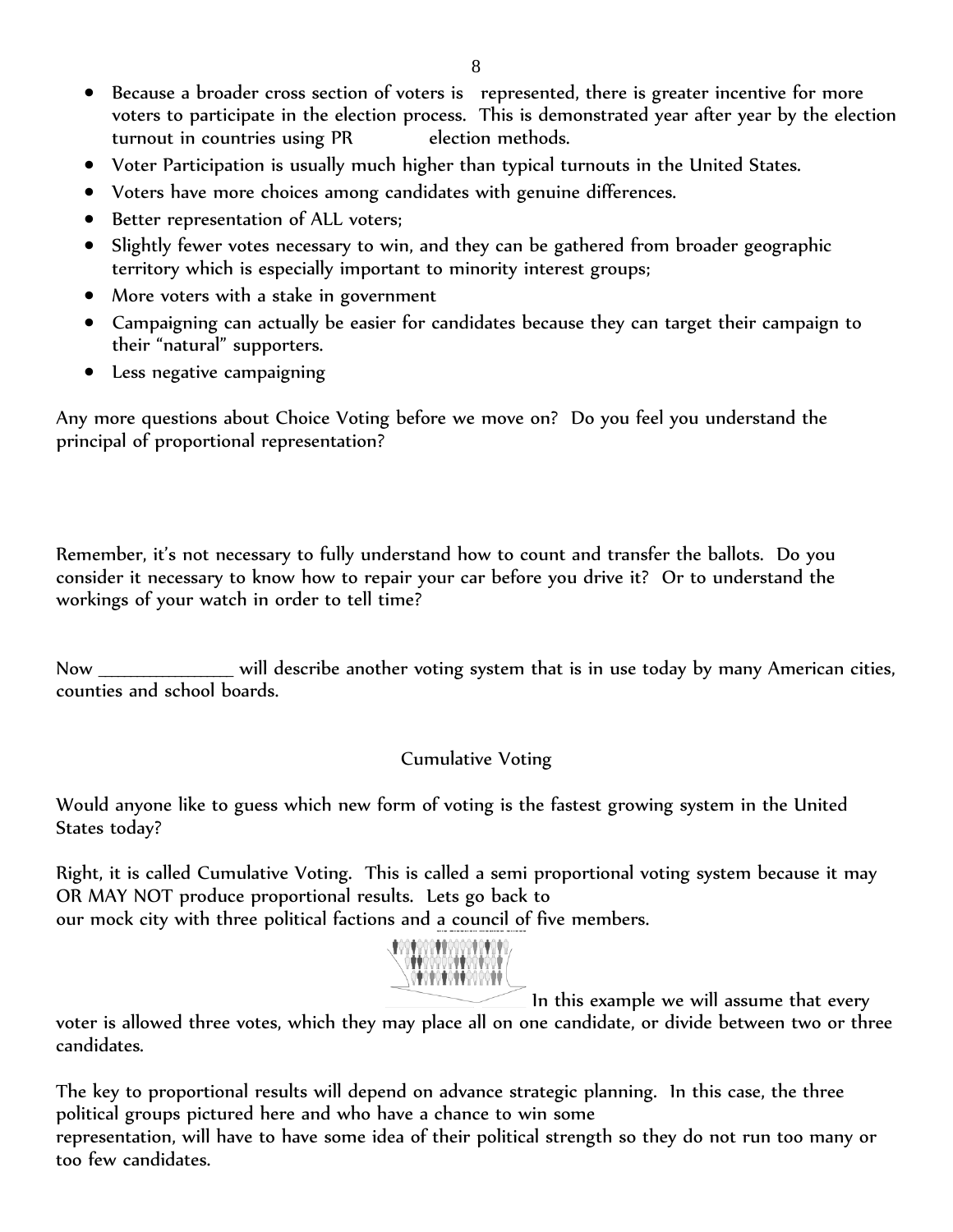Let's say that the majority party (the Blues) over confidently runs six candidates. Although they make up 60% of the voters in their town, they split their support among the six candidates, winning only one seat.

In this scenario, the two minor parties optimistically ran two candidates, split their support evenly and win a disproportional number of seats.

The same thing can happen in reverse with the minority parties splitting their votes between too many candidates and winning no seats.

If everything is planned just right, with just the correct number of candidates, it is possible to have proportional results.

These scenarios are depicted on the flyer titled "Election Results Differ Depending on the Election Method Chosen".

Would anyone like to venture a guess as to why Cumulative Voting has been adopted by over 60 local American governments in the last 20 years? (50+ in Texas; Alabama, 5; Illinois and South Dakota 1 each. Most resulted from successful court challenges brought under the Federal Civil Rights legislation of the 60's and 70's.)

Legal actions, frequently brought against school boards, by racial, linguistic or cultural minorities, claiming lack of representation, began to be satisfied by adopting Cumulative voting systems. In recent years many such cases have been

settled out of court by agreeing to change the election system. (When a prominent civil rights attorney was asked why courts didn't mandate PR elections instead of Cumulative, his response was "we lawyers didn't know enough to ask at the time and now Cumulative Voting is an easy precedent!")

Although Cumulative Voting is currently being adopted primarily to help certain minority groups gain representation, it can also be used to reinforce a two party system at the expense of third parties. For over 100 years the State of Illinois elected their State Representatives in three person districts. For many years, the majority party ran only two candidates and the minority party ran one. This Resulted in Republican representation in heavily democrat Chicago and Democrat representation in the "collar" suburbs and downstate districts that tend to be heavily Republican. However third parties were effectively discouraged by other legislation which required all parties to qualify by running candidates in all districts in the State, not just one or two.

In 1978, the Illinois legislature angered the public by adopting a major pay raise for public officials, including a 40% increase for themselves. In response, a petition drive was initiated to reduce the size of the legislature from 177 to 118 members and in the process created single member legislative districts. It was adopted. Considerable controversy surrounded this vote and many supporters of cumulative voting argue that the vote was not a reflection of the electorate's attitude toward Cumulative Voting, but rather, their desire to reduce the size of the Illinois House. A major movement to bring back cumulative voting in Illinois is currently underway.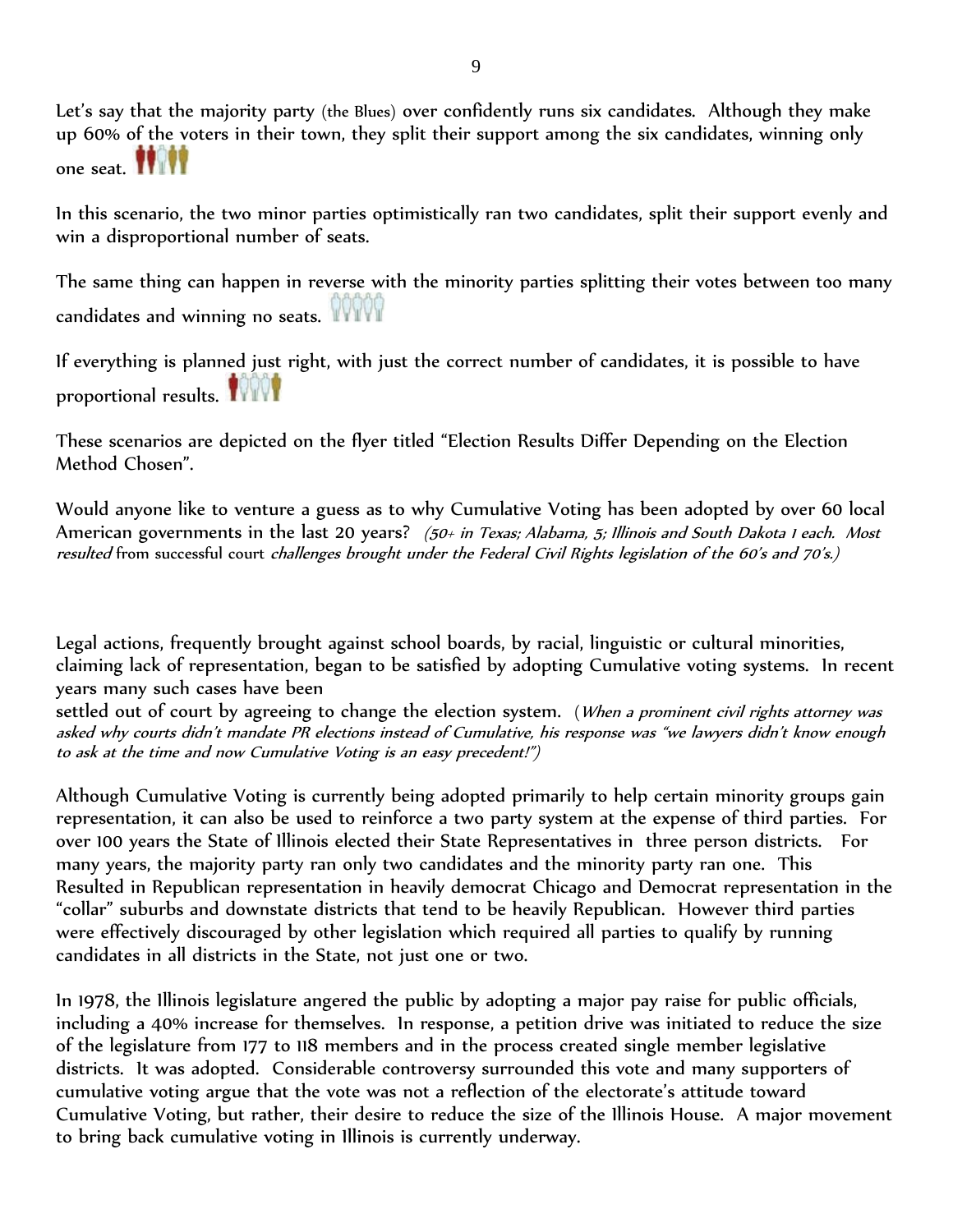Let's see how our ice cream choices fared under cumulative voting. To tally these votes show me with your fingers how many votes you have given each flavor. How many votes for Mocha Almond Fudge? Etc. (Show results on right hand side of the Choice Voting chart and analyze. Usually they will be the same three winners as in Choice Voting, but it may be more revealing by showing the strength of support. This is why it was used last year in state program

making. Hypothetical chart might look like the following. The three with the highest totals are the winners. Since each voter will have  $3$  votes, vote totals will be 19  $x$   $3$ .)

|               | $f^{st}$                    | Transf           | New                         | Transfer     | Final        | <b>Cumulative Vote Totals</b> |  |
|---------------|-----------------------------|------------------|-----------------------------|--------------|--------------|-------------------------------|--|
|               | choic                       | er               | Tally                       | to           | Count        |                               |  |
|               | e                           | surplu           |                             | losers       |              |                               |  |
|               | votes                       | $\boldsymbol{s}$ |                             | $2^{nd}$     | **Winne      |                               |  |
|               |                             |                  |                             | choice       | $\mathbf{r}$ |                               |  |
| Mocha         | 8                           | 6                | 6                           |              | $6***$       | 10                            |  |
| Almond        |                             |                  |                             |              |              |                               |  |
| Vanilla Swiss | $\mathcal{S}_{\mathcal{S}}$ |                  | $\mathcal{S}_{\mathcal{S}}$ | $\mathbf{I}$ |              | $\overline{4}$                |  |
| Green Tea     |                             |                  |                             | $\theta$     | $\mathcal O$ | $\theta$                      |  |
| Jalapeno      | $\mathcal O$                |                  | $\theta$                    |              | $\theta$     | $\theta$                      |  |
| Strawberry    | $\overline{4}$              |                  | $\overline{4}$              | 6            | $6***$       | 6                             |  |
| Cheesecake    |                             |                  |                             |              |              |                               |  |
| Pistachio     | $\mathcal{S}_{\mathcal{S}}$ | $\mathfrak z$    | $\mathfrak{H}$              | 6            | $6***$       | 7                             |  |
| Maple Nut     |                             |                  |                             |              |              |                               |  |

Any questions about Cumulative voting? (Yes, this is the system favored by Lani Guinier and got her into so much trouble with the Senate during the brief time she was nominated for the position of Assistant Attorney General for Civil Rights in l993.)

Now please help me to name the major weaknesses of the Cumulative voting system:

- $\triangleright$  Requires strategic planning in order to achieve proportional results.
- $\triangleright$  Unless voters follow "the strategy", parties or special interest groups may have disproportional representation.
- $\triangleright$  Tends to reinforce a two party system. It can help one minority party, but seldom two or more.
- $\triangleright$  More wasted votes (votes that did not elect anyone)

Let's list the major strengths of the system:

- $\triangleright$  Easy to understand
- $\triangleright$  May offer minority representation.
- $\triangleright$  History of satisfying Civil Rights legal actions.
- $\triangleright$  May offer more proportional results than possible in single member districts.

\_\_\_\_\_\_\_\_\_\_\_\_\_\_\_\_\_\_\_\_\_\_will now fill us in on another use for Choice Voting which, in recent years, has been called Instant Runoff Voting.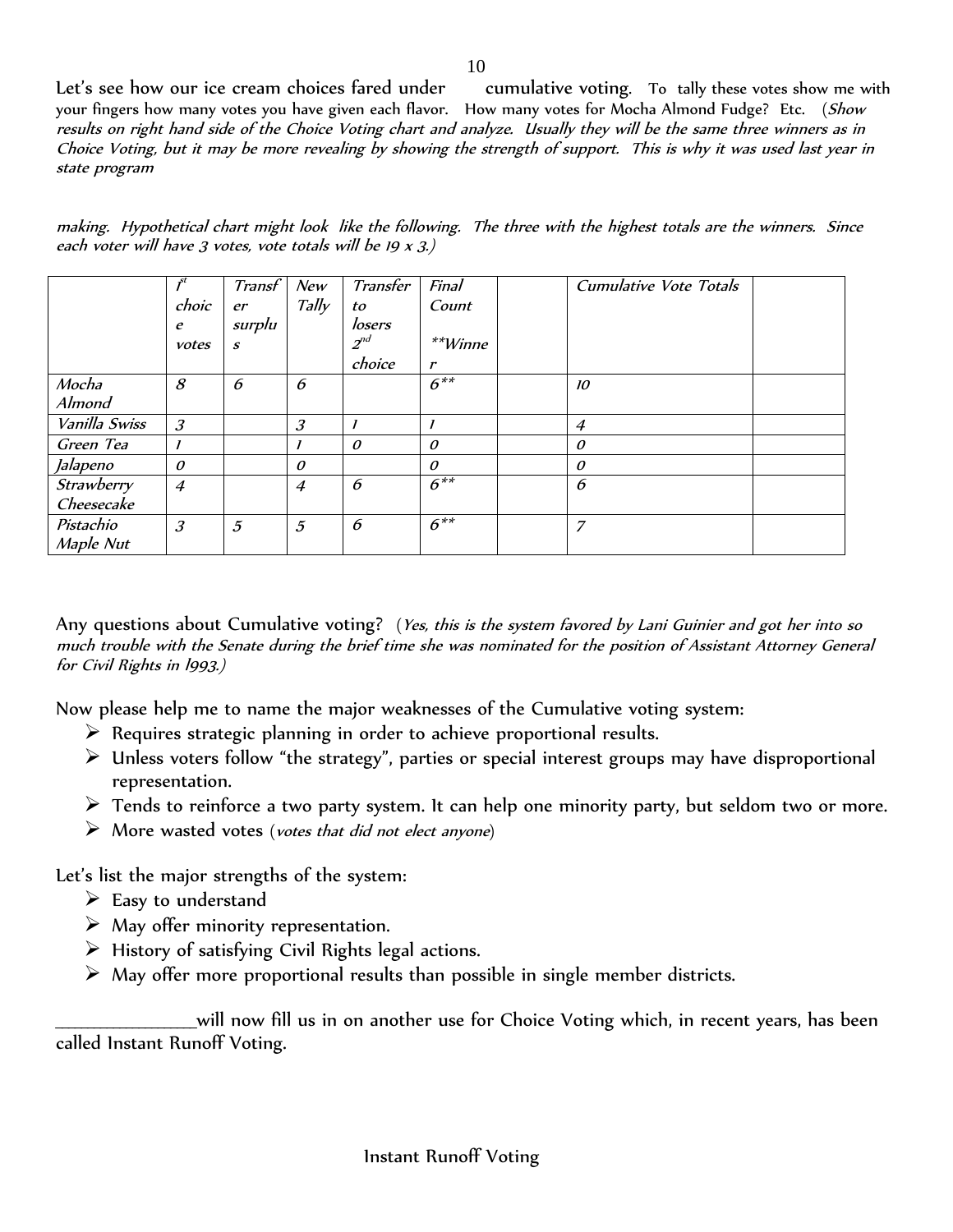The two voting systems that we have been talking about up to now, are alternative methods that could be used for electing representatives to a governing council – a representative legislative body. They would provide proportional or semi

Proportional representation. Those voting methods are not used to elect single officers like mayor or governor where there can only be one winner. The system we are going to talk about now, only applies to single winner offices. It is currently

being called the Instant Runoff Vote, often shortened to IRV. It uses the Choice Vote ballot and is a way for the majority to select a single winner who will be the most satisfactory to most of them. Because it allows transfer of votes, it eliminates the charge that third party candidates play a "spoiler" role in close elections.

There are many states that require their top office holders to be elected by a majority of those voting. In those states, a second run off election is frequently necessary in order to obtain that majority. In addition to the added expense of the second election, voter turnout frequently falls off dramatically the second time around. Using a Choice Vote could accomplish the same result in one election, hence the name Instant Run Off Vote.

I call your attention to the flyer each of you have, which depicts the differing

Election results depending on the election method chosen. Instant Runoff Voting is depicted in the lower left corner. Just above it is plurality voting. You see that in either case the winner will likely be of the same party, but not necessarily the same person.

Let's look at the Choice Vote you cast for ice cream. It's the first ballot. The same ballot can be used to determine a single winner, only the counting is slightly different. Since the goal is to choose the one that gets a majority of the votes, there is no surplus vote to transfer. We immediately drop the lowest votes and transfer them to each voter's second choice. In a plurality election, like the ones we use now, \_\_\_\_\_\_\_\_\_would have been the winner. But the point of the Instant Runoff Vote is to find the candidate that the majority likes best, which may or may not be the same as the plurality leader. In this case, after we transfer the votes that went to losing candidates, the winner is (or is not) the same.

|              |                             | Transf | New   | Transfer | Final             | Cumul  | Instant  | Transfer  | Total        |  |
|--------------|-----------------------------|--------|-------|----------|-------------------|--------|----------|-----------|--------------|--|
|              | choice                      | er     | Tally | to       | Count             | ative  | Runoff   | from      |              |  |
|              | votes                       | surplu |       | losers   |                   | Vote   | Vote     | lowest    |              |  |
|              |                             | S      |       | $2^{nd}$ | $*$ *Winne        | Totals | Needs    | vote up   |              |  |
|              |                             |        |       | choice   | $\mathbf{r}$      |        | majority |           |              |  |
|              |                             |        |       |          |                   |        | to win   |           |              |  |
| Mocha        | 8                           | ь      | 6     |          | $\overline{6}$ ** | 10     | 8        | $10^{**}$ | 10           |  |
| Almond       |                             |        |       |          |                   |        |          |           |              |  |
| Vanilla      | $\mathcal{S}_{\mathcal{S}}$ |        | 3     |          |                   | 4      | 2        | 0         | $\mathcal O$ |  |
| <b>Swiss</b> |                             |        |       |          |                   |        |          |           |              |  |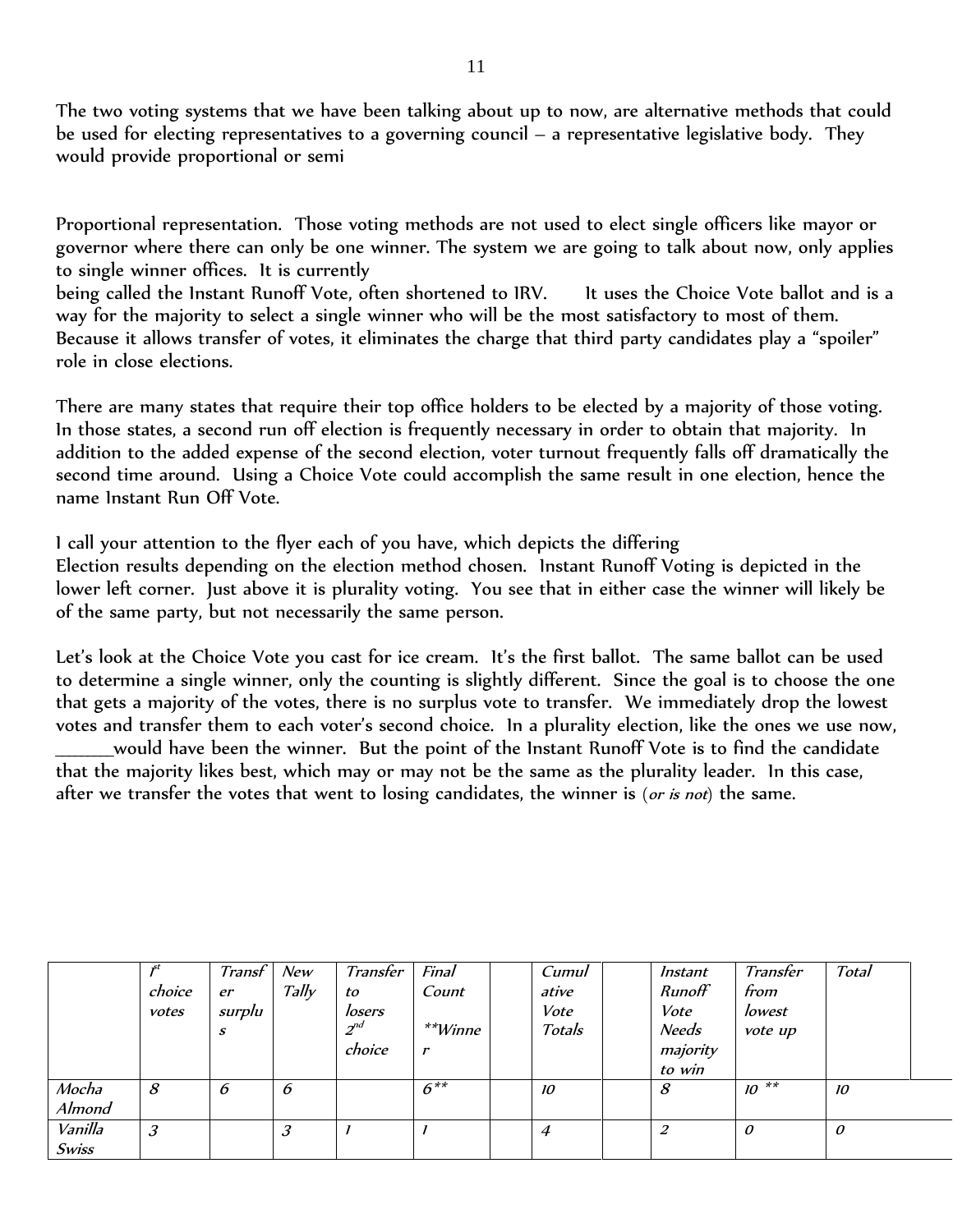| Green Tea                |   |   |   |        |  |  |  |
|--------------------------|---|---|---|--------|--|--|--|
| Jalapeno                 |   |   |   |        |  |  |  |
| Strawberr                | 4 |   | υ | $6***$ |  |  |  |
|                          |   |   |   |        |  |  |  |
| Cheesecak                |   |   |   |        |  |  |  |
|                          |   |   |   |        |  |  |  |
| Pistachio 3<br>Maple Nut |   | 5 | O | $6***$ |  |  |  |
|                          |   |   |   |        |  |  |  |

Interest in this method of voting has dramatically risen since our last presidential election. Nader and Buchanan supporters were frequently accused of being spoilers for Bush and Gore. As a result, campaigns to adopt IRV have been popping up in many states. This year legislative bills were introduced in Washington, California, New Mexico, Vermont, Illinois and several other states. Last month San Francisco Voters adopted this system. The election was no doubt helped by its election experience in December. Because its election law requires a majority vote to win and no candidate for City Attorney obtained that in the November election, a December runoff election had to be held. It attracted only 15% of the voters and cost the City over 5 million dollars.

Some bills are also proposing to use an Instant Runoff Vote for selecting the state's representatives in the Electoral College. However an Instant Runoff Vote would still distort a state's popular vote if the winner would take all the State's electoral votes as most States elect to do now.

Another alternative has been suggested. By doing an Instant Runoff Vote for President within the state, STOPPING THE VOTE TRANSFER WITH THE TOP TWO CANDIDATES, and then apportioning the electoral votes between them, you could achieve proportionality and probably still eliminate the spoiler effect of third party candidates for a number of years.

The argument most often given to support maintaining the winner take all distribution of electoral college votes that most states now use, is that in a close

election, awarding any electors to a third party is likely to throw the election determination into the House of Representatives. That would not be likely to happen for a long time if the elimination of minor parties was done at the state level before the electors were chosen. (Members will probably be interested in talking more about the presidential vote than time will allow. Remind them to remember that this subject has been proposed as part of the national study of election laws.)

Now would you please help me summarize the pros and cons of Instant Runoff Elections?

Disadvantages:

- It is a confusing change for voters.
- It requires modern voting equipment to be practical.
- There are other systems that, although more complicated to explain, are better at choosing the candidate most acceptable to the most voters. (Borda, Condercet, Approval are examples. We are not covering them in this study.)

12